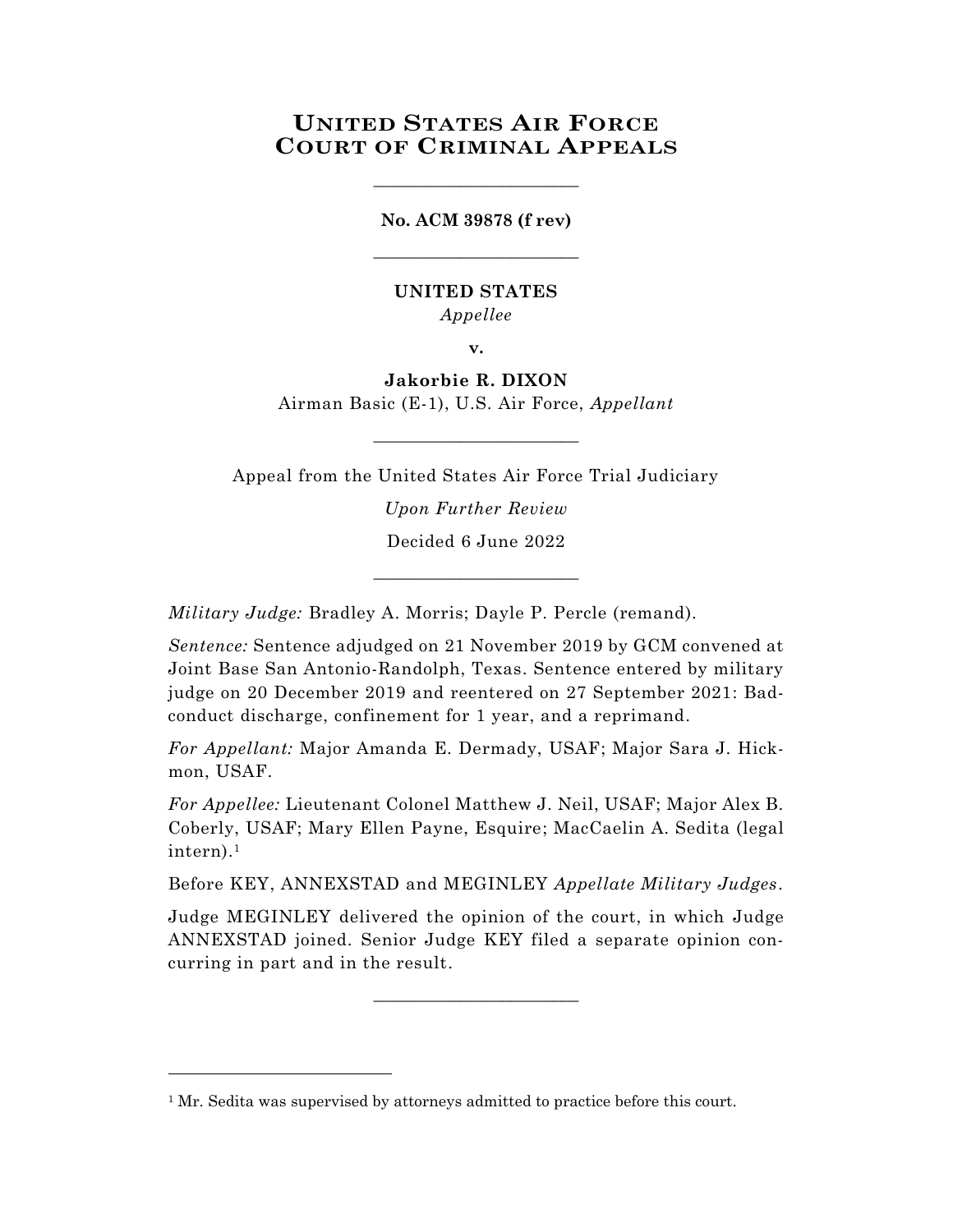# **This is an unpublished opinion and, as such, does not serve as precedent under AFCCA Rule of Practice and Procedure 30.4.**

**\_\_\_\_\_\_\_\_\_\_\_\_\_\_\_\_\_\_\_\_\_\_\_\_**

## MEGINLEY, Judge:

This case is before our court for the second time. Previously, our court remanded this case to the Chief Trial Judge, Air Force Trial Judiciary, to resolve a substantial issue with the convening authority's Decision on Action memorandum as no action was taken on the adjudged sentence. *See United States v. Dixon*, No. ACM 39878, 2021 CCA LEXIS 440, at \*6–7 (A.F. Ct. Crim. App. 31 Aug. 2021) (unpub. op.). We deferred deciding the remaining assignments of error until the record was returned for completion of our review. Article 66(d), Uniform Code of Military Justice (UCMJ), 10 U.S.C. § 866(d), *Manual for Courts-Martial, United States (*2019 ed.).

After our remand, the convening authority signed a new Decision on Action memorandum approving the sentence in its entirety on 10 September 2021. On 27 September 2021 the military judge completed a new entry of judgment (EoJ) and the record of trial was returned to this court. We find the convening authority's 10 September 2021 action on the sentence complies with applicable law and that the modified EoJ correctly reflects the sentence and post-trial actions taken in this case. We now turn to Appellant's remaining assignments of error.

A military judge sitting as a general court-martial convicted Appellant, contrary to his pleas, of one specification of housebreaking and one specification of communicating a threat in violation of Articles 130 and 134, UCMJ, 10 U.S.C. §§ 930, 934.<sup>2,3</sup> Both charged offenses occurred on or about 29 October 2018. The military judge sentenced Appellant to a bad-conduct discharge, confinement for one year, and a reprimand. Appellant was credited 337 days of pretrial confinement credit.<sup>4</sup>

<sup>2</sup> References to the punitive articles of the UCMJ are to the *Manual for Courts-Martial, United States* (2016 ed.) (2016 *MCM*). Unless otherwise noted, all other references to the UCMJ, the Military Rules of Evidence, and the Rules for Courts-Martial are to the *Manual for Courts-Martial*, *United States* (2019 ed.).

<sup>&</sup>lt;sup>3</sup> Appellant pleaded not guilty to housebreaking "but guilty to the lesser-included offense of unlawful entry," in violation of Article 134, UCMJ. Whether unlawful entry is a lesser-included offense (LIO) of housebreaking will be discussed later in this opinion.

<sup>4</sup> Appellant was also charged with other offenses. Charge I included two specifications of sexual assault and one specification of indecent exposure, all under Article 120,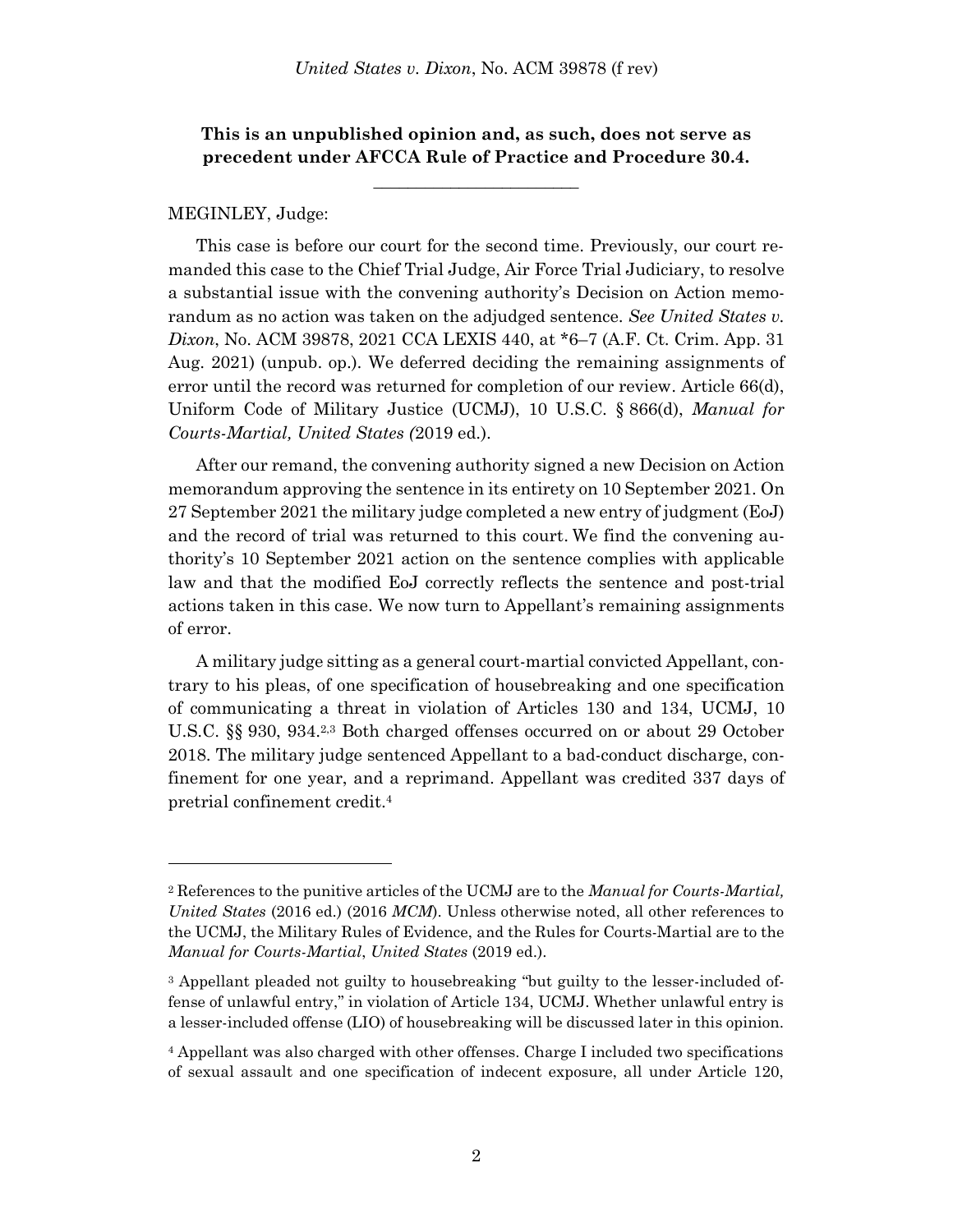Appellant raises five issues on appeal: (1) whether Appellant's guilty plea is improvident because unlawful entry is not a lesser-included offense (LIO) of housebreaking; (2) whether the evidence is legally and factually sufficient to support Appellant's conviction for communicating a threat; (3) whether the evidence is legally and factually sufficient to support Appellant's conviction for housebreaking; (4) whether the recklessness mens rea for communicating a threat under *Manual for Courts-Martial, United States* (2016 ed.) (2016 *MCM*) 5 violates the First Amendment of the United States Constitution; <sup>6</sup> and (5) whether Appellant is entitled to sentence relief because he received nonjudicial punishment under Article 15, UCMJ, 10 U.S.C. § 815, for the same offense for which he was sentenced at trial.<sup>7</sup> Because we resolve the first three issues in Appellant's favor and set aside the findings and sentence, we do not reach the remaining issues.

### **I. BACKGROUND**

Appellant joined the Air Force in January 2018. At the time of his offenses, Appellant was a student in the basic sensor operator course (BSOC) at Joint Base San Antonio-Randolph, Texas. Appellant and other BSOC students lived in on-base dormitories. Appellant was selected to be a "rope," which is a technical school student leadership position. As one witness stated, Appellant was "the eyes and ears for the MTLs [military training leaders]." However, another witness, Airman First Class (A1C) AC, testified that Appellant let the role go "to his head."

#### **A. Appellant's Pleas**

At the beginning of his court-martial, Appellant pleaded guilty to a charge and specification of housebreaking, under Article 130, UCMJ (Charge II and its Specification), which alleged Appellant

did, at or near Joint Base San Antonio-Randolph, Texas, on or about 29 October 2018, unlawfully enter the dorm room occupied by [AG], . . . the property of the United States Air Force, with

UCMJ, 10 U.S.C. § 920. Both sexual assault specifications were withdrawn and dismissed without prejudice after arraignment. At trial, Appellant was acquitted of the indecent exposure specification.

<sup>5</sup> *See* 2016 *MCM,* pt. IV, ¶ 110.b.(1).

<sup>6</sup> U.S. CONST. amend. I.

<sup>7</sup> We have reordered Appellant's assignments of error. Issue (5) was personally raised by Appellant pursuant to *United States v. Grostefon*, 12 M.J. 431 (C.M.A. 1982).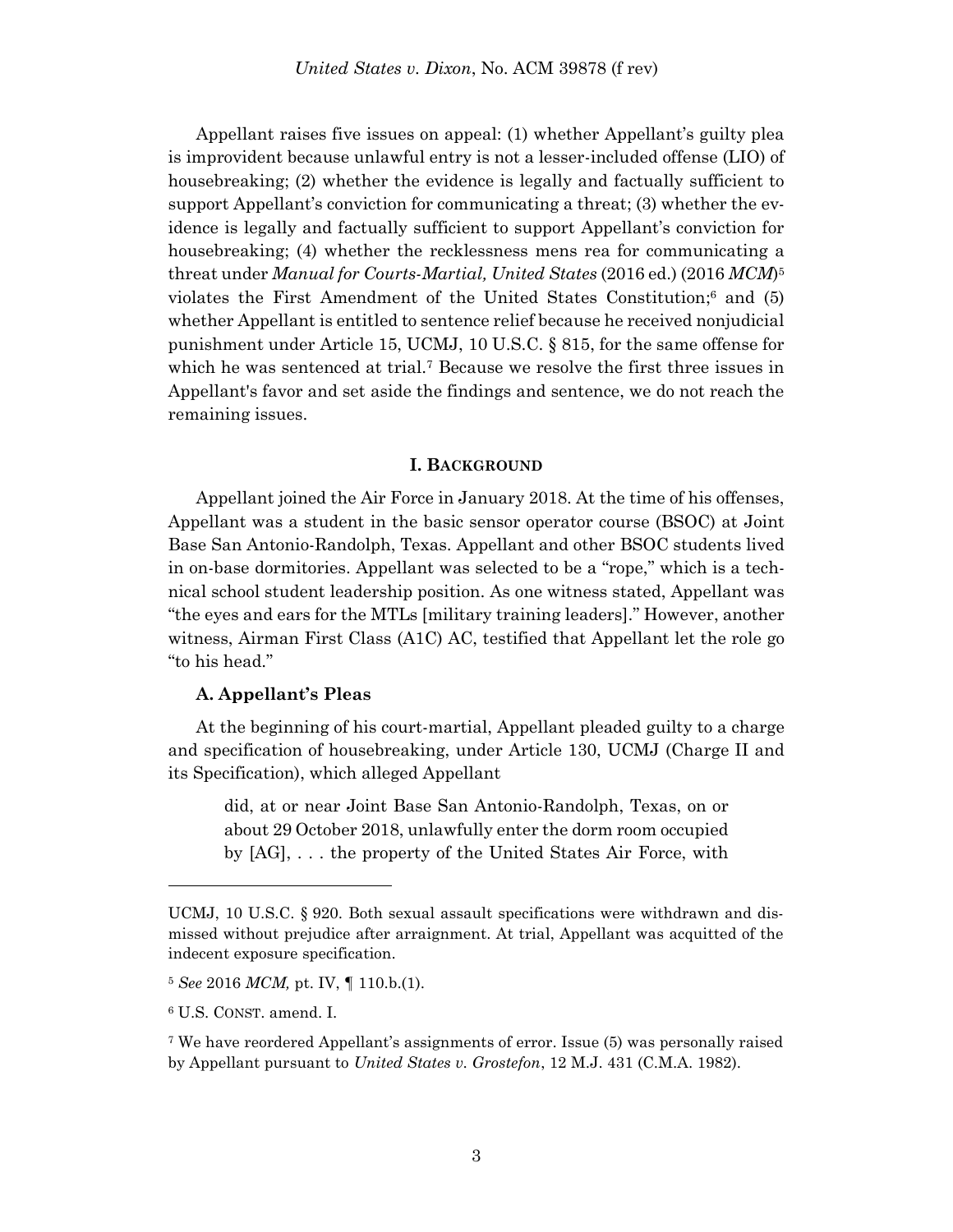the intent to commit a criminal offense, to wit: communicating a threat, therein.[ 8 ]

Appellant pleaded not guilty to a charge and specification of communicating a threat, under Article 134, UCMJ (Charge III and its Specification), which alleged Appellant

did, at or near Joint Base San Antonio-Randolph, Texas, on or about 29 October 2018, wrongfully communicate to [AG] a threat to injure the reputation of [AG] by alerting Military Training Leaders to her violation of Air Education and Training Command dorm rules, such conduct being to the prejudice of good order and discipline in the armed forces.

Although Appellant initially pleaded guilty to housebreaking as charged, the military judge questioned the adequacy of the plea's factual basis after the providence inquiry. The military judge was not convinced that Appellant's communication satisfied the legal definition of a threat so he recessed the court to review case law on this matter. In a Rule for Courts-Martial (R.C.M.) 802 conference, the military judge explained four proposed courses of action based upon his review of the case law.<sup>9</sup> Upon returning on the record, the military judge noted Appellant's defense counsel stated Appellant would now plead guilty to the LIO of unlawful entry under Article 134, UCMJ. When asked if it was his "desire right now to plea [guilty] to the lesser included offense of unlawful entry under Article 134 vice Article 130 housebreaking," Appellant responded, "Yes sir." The military judge then advised Appellant that his prior attempt to plead guilty to housebreaking could not be "utilized against [him]" under Mil. R. Evid 410.<sup>10</sup> The military judge then conducted a new providence inquiry regarding Appellant's guilty plea to unlawful entry. The military judge asked Appellant whether he: (1) understood "the elements and the definitions" of unlawful entry; (2) understood his guilty plea meant that "the elements ac-

<sup>8</sup> AG was an active duty member at the time of Appellant's offenses.

<sup>9</sup> According to the military judge, those courses of action were: (1) continue with Appellant's pleas under the offense as charged, however, the military judge advised he "had concerns as to elements one, three, and four as the facts stood, but things can change;" (2) possibly plea to housebreaking by extortion, however, the military judge stated that based on the facts, he "had concerns under that [course of action] as well;" (3) "divert and plead to the lesser included offense of unlawful entry under Article 134;" or, (4) "withdraw the guilty plea and proceed to the case in chief[,] [a]nd the court would ignore everything that had come prior pursuant [Mil. R. Evid.] 410."

 $10$  The record does not indicate Appellant actually withdrew his plea of guilty to housebreaking.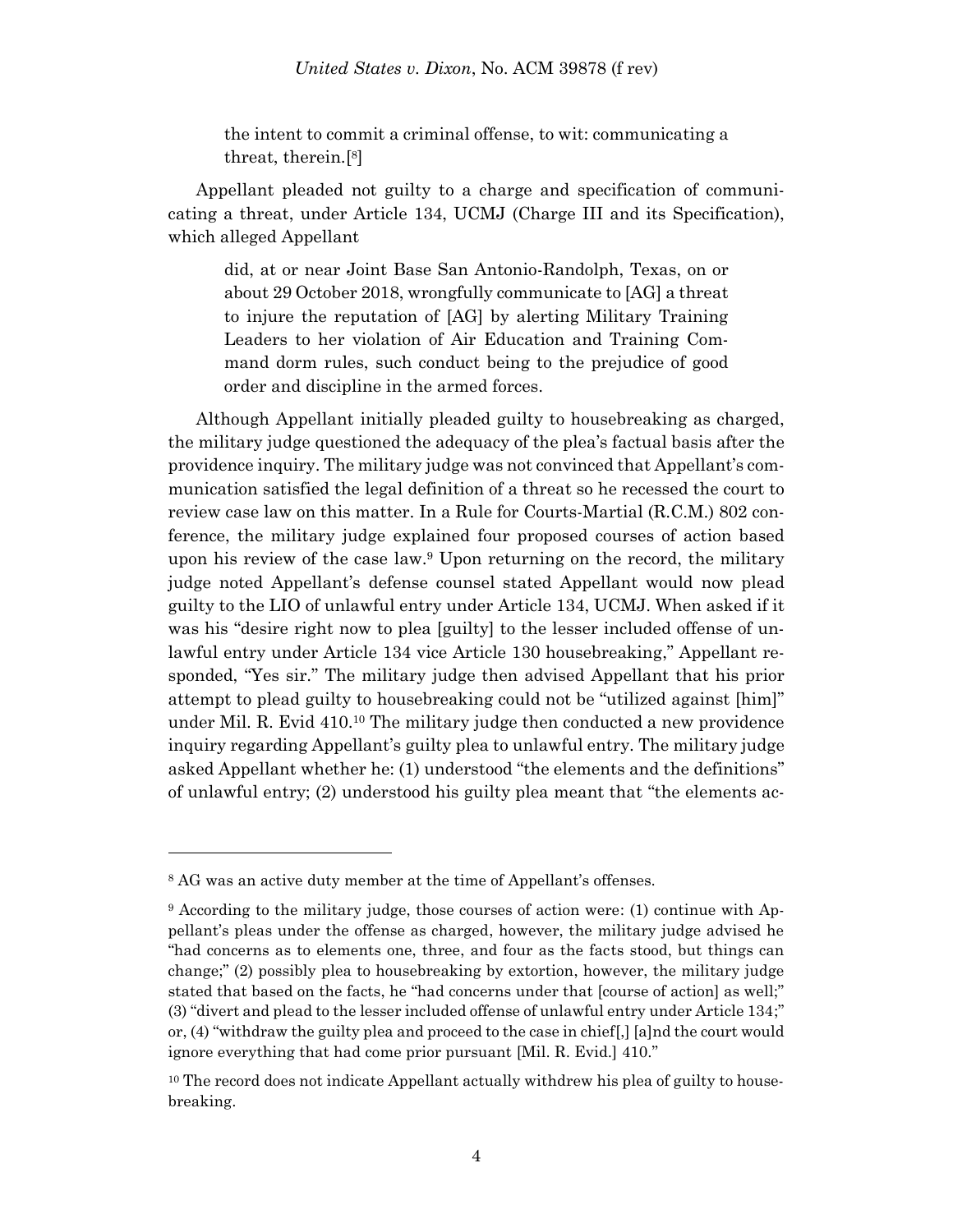curately describe[d]" his actions; and (3) believed and admitted that "the elements and the definitions taken together correctly describe[d]" his actions. Appellant responded in the affirmative to each question.

## **B. Appellant's Providence Inquiry to Unlawful Entry**

During the providence inquiry on the offense of unlawful entry, Appellant told the military judge that he received a text message from Airman (Amn) JG in the early morning hours of 29 October 2018 asking for assistance because Amn JG was locked out of his dorm room. Appellant walked over to Amn JG's room and told him that he "would be back" and he "would see what [he] could do." As Appellant was walking back towards his room, he saw his suitemate, A1C SR, coming out of his dorm room—A1C SR had also received a text message from Amn JG stating that he had been locked out of his room. A1C SR and Appellant walked to the MTL's office where A1C SR used a code to access a lockbox which housed a master key capable of unlocking the dorm rooms. A1C SR handed Appellant the key and Appellant went to Amn JG's room where he used the master key to unlock the door. While there, Appellant inquired as to the whereabouts of Amn JG's roommate, A1C DD. Amn JG responded that A1C DD was not there; Appellant then returned the master key to A1C SR.

Appellant returned to his room and told his roommate, Amn MB, that he believed A1C DD was in the room assigned to AG, a female student, in violation of an Air Education and Training Command (AETC) policy which prohibited members of the opposite gender in the same dorm room. Appellant took his chair and "sat it outside of [his] room, and positioned it towards [AG's] room." Appellant waited for "a little while" but decided to write a note and slide it under AG's room door when he did not see anyone enter or leave her room. "After nothing happened in regards to the note," Appellant scanned AG's door with a key card "to make some noise" but it did not unlock her door. Appellant stated "after nothing happened" he went to the MTL's office, retrieved the master key from the lockbox, opened AG's door, and slid the note into her room where it would be seen. Appellant acknowledged his hand crossed the threshold of AG's door, which would constitute "entering" the property of another for the purposes of unlawful entry.

### **C. Government's Case-in-Chief**

Although Appellant pleaded guilty to unlawful entry, the Government proceeded to prosecute Appellant for housebreaking and communicating a threat. The Government called A1C DD, who was, in fact, with AG in her dorm room. When he and AG went to sleep that night, A1C DD testified he was "confident" that AG's door was locked. Sometime after falling asleep, AG woke him up and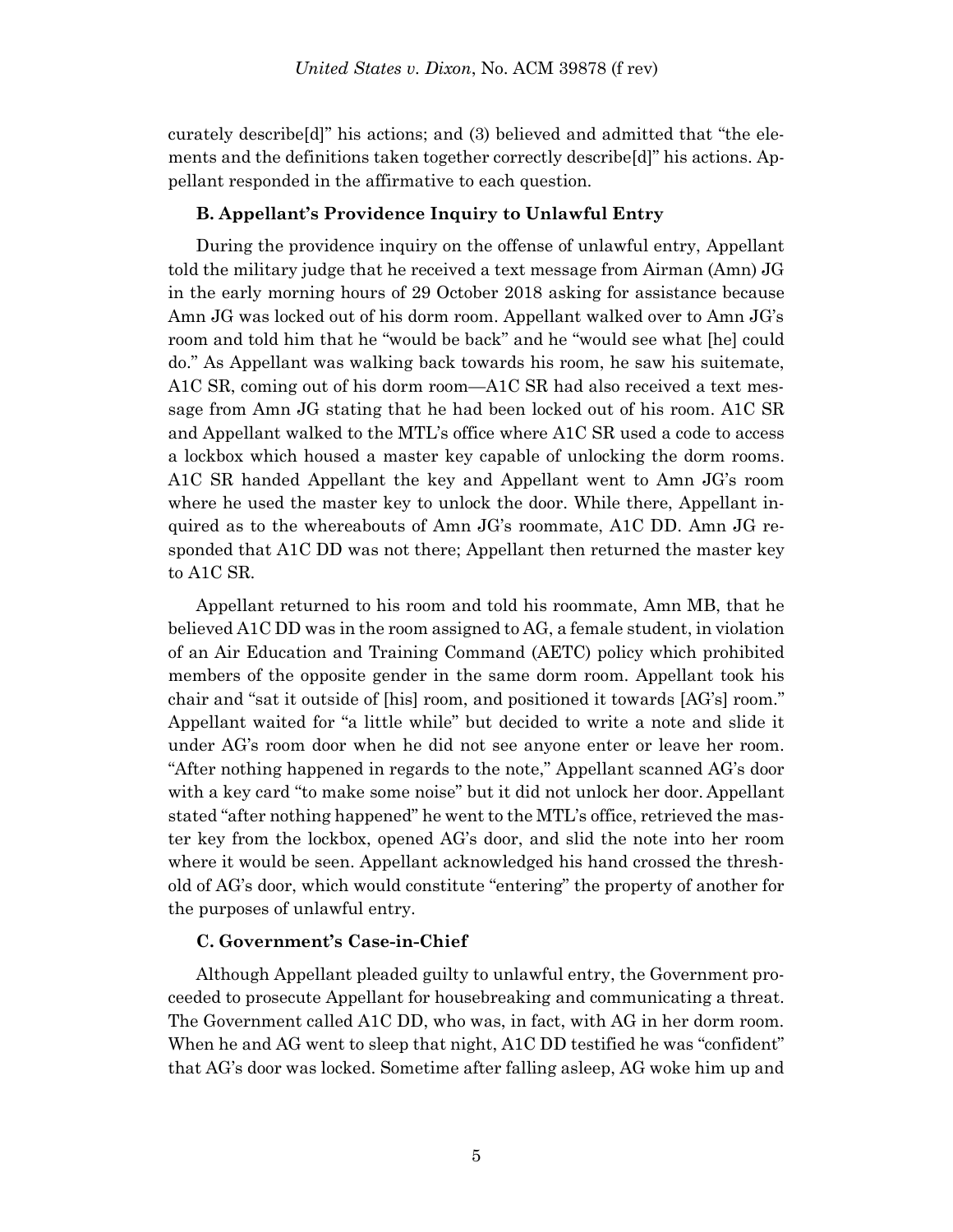told him to look over at the door. A1C DD looked over and saw "a shadow standing there." He further testified, "I saw a bright light . . . I didn't see who it was . . . [i]n the doorway, the door was wide open and there was a figure standing in the door." It took A1C DD "a few seconds . . . to realize what was going on" and the "figure vanished like somebody running away" after he got out of bed.

After the person left, A1C DD went up to the door and locked it, making sure the deadbolt lock was used. At some point after falling asleep again, A1C DD woke up and saw the door was open again. He got up and shut the door. A1C DD testified that at a later point there was rattling at the door "like a key trying to be put into the door [lock]." On this third time, A1C DD waited and walked up slowly to the door. He testified, "So, I walked up to the door and I snatched it open as quick as possible and there I saw [Appellant] standing there." Trial counsel asked A1C DD, "[A]fter you pull open the door and realize that it's [Appellant] standing there at the other side of the threshold, what happens next?" A1C DD responded,

[Appellant] ran to my left, to the right of the room, two doors down to where his room was at and I poked my head out and I watched him run right into his room. Next, I was like, I turned around and told [AG] who it was and she asked me and I also noticed a letter on the floor.

A1C DD opened the note, which he saw for the first time and which read,

We both know that opposite genders aren't allowed in the rooms. If you and [A1C DD] are going to break the rules, then you should be more discreet. I'm obligated to tell the Sergeant and she is going to check the cameras. However, I am willing to make a deal with you, [AG]. If you want to avoid getting ratted out and you want to make a deal with me, then here is what you are going to do. You will send the word "Yes" in the 12 TRS [Training Squadron] Group Chat tomorrow. Once you do that, I will know that you are willing to cooperate. If you do not send the word "Yes,"[ ] then I will assume that you do not want to make a deal, and I will tell Sergeant . . . to check the cameras. You have until the end of the day (Monday) to send that message.[ <sup>11</sup>]

After AG and A1C DD read the note, they went to Amn ST's room, who was another "rope," and explained the situation. A1C DD then walked around the

 $11$ <sup>11</sup> The court notes there is nothing in the record as to what "deal" Appellant wanted to make with AG, a fact the Government acknowledged during their closing argument.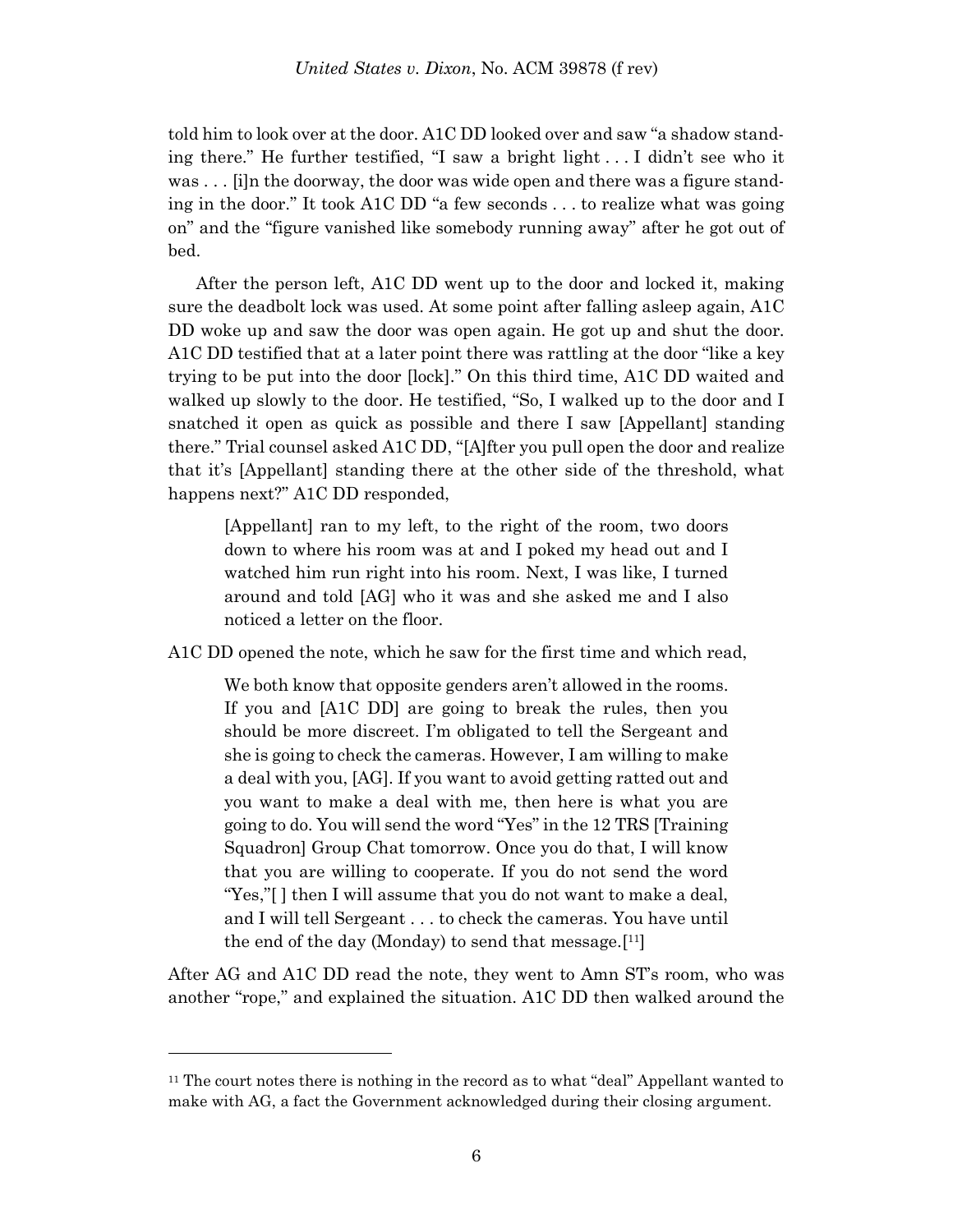corner and saw Amn MB putting a key back into the MTL's lockbox. A1C DD took the key from Amn MB.

Appellant's roommate Amn MB testified next for the Prosecution and he confirmed, on the night in question, that Appellant wrote a note, Appellant left their room multiple times, and that Appellant had asked him to "retrieve a key from [AG's] door." Amn MB retrieved the key and then "tried to put it in the lockbox on the MTL door," but A1C DD saw him and took the key from him.

AG testified that she was studying with A1C DD for a BSOC test on the night in issue. The two went to bed and at some point AG heard her door lock beeping, which meant that someone was scanning a keycard to enter her room. AG stated A1C DD went to check to see if anyone was there, but he did not see anyone so he locked the door's deadbolt. AG explained that by locking the deadbolt no one would be able to enter the room, even with a key card programmed to unlock her room, unless they had the physical key. AG went back to sleep but woke up later and saw that her door was open and someone was standing in the doorway with a flashlight or a phone light. She did not see who it was, but saw the person walk away. AG woke A1C DD and told him what had happened so he got up, shut the door, and locked the deadbolt again.

AG further testified that about 10 to 15 minutes later she heard someone trying to open the door again and explained that A1C DD got up, opened the door "really fast and whoever was standing there just took off." After she closed the door, A1C DD found the note right by the door. AG testified upon reading the note, she was "very angry" and "scared, but more angry than anything" because she did not like that someone would try to get her to do something in exchange for their silence. She stated that she "would much rather tell on [her]self than let anyone else tell on [her]." After she read the note, AG told the other "rope" Amn ST everything that happened. AG acknowledged she knew she was breaking the rules by having A1C DD in her room and that she later received disciplinary action for doing so.

Master Sergeant JJ, who was an MTL assigned to the same squadron as Appellant and who was familiar with the training environment at BSOC, acknowledged that AG violated policy by having another Airman of the opposite gender in her room. During her testimony, she stated that AG and A1C DD's conduct could have resulted in more severe action since the commander could have decided to withdraw them from BSOC.

The military judge ultimately found that the Government proved the greater offense of housebreaking and found Appellant guilty of that offense, as well as communicating a threat.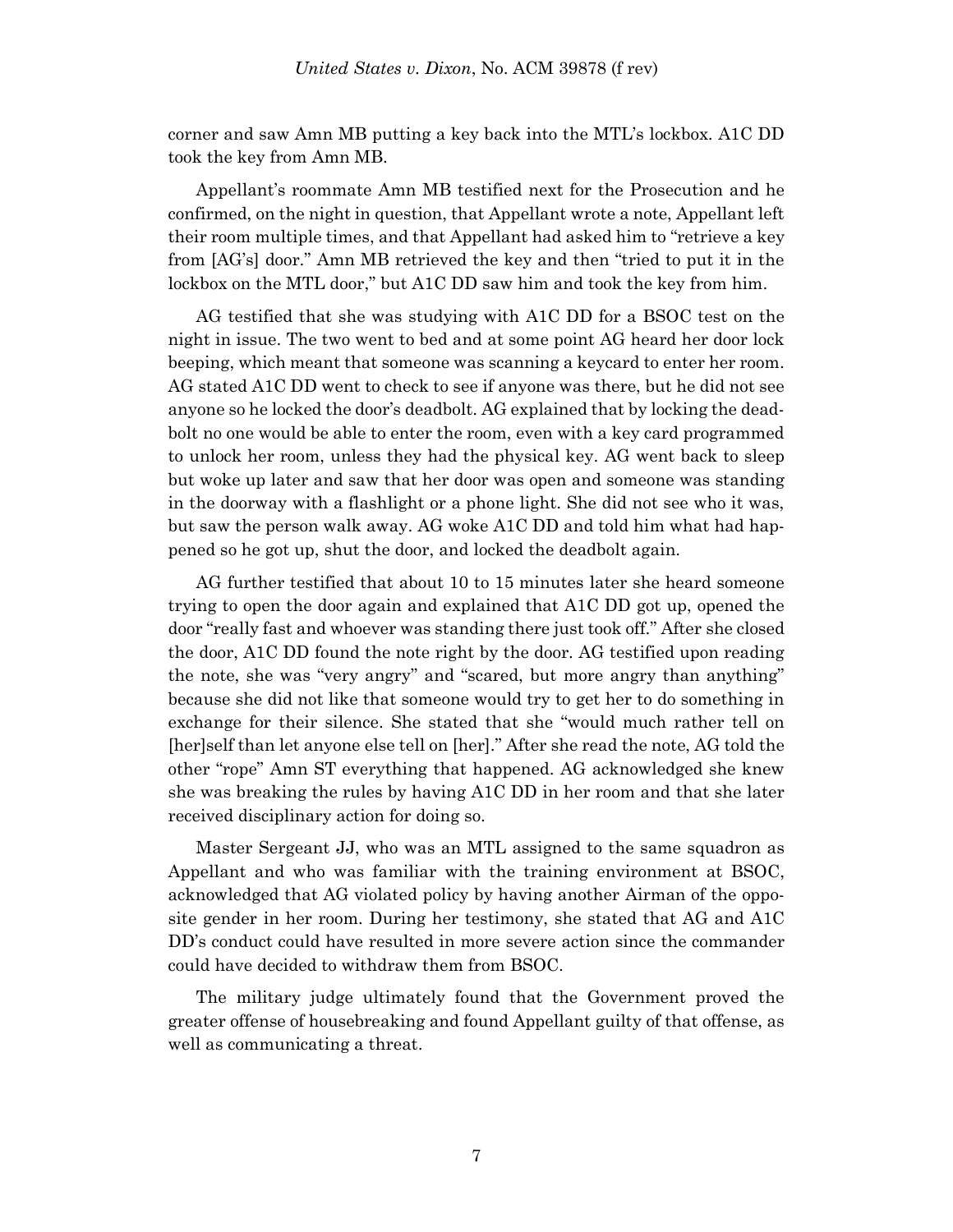#### **II. DISCUSSION**

# **A. Legal and Factual Sufficiency of the Communicating a Threat and Housebreaking Allegations**

## **1. Law**

We review issues of legal and factual sufficiency de novo. *See United States v. Washington*, 57 M.J. 394, 399 (C.A.A.F. 2002). Our assessment of legal and factual sufficiency is limited to the evidence produced at trial. *United States v. Dykes*, 38 M.J. 270, 272 (C.M.A. 1993).

'"The test for legal sufficiency is whether, after viewing the evidence in the light most favorable to the prosecution, any rational trier of fact could have found the essential elements of the crime beyond a reasonable doubt."' *United States v. Robinson*, 77 M.J. 294, 297–98 (C.A.A.F. 2018) (quoting *United States v. Rosario*, 76 M.J. 114, 117 (C.A.A.F. 2017)). "The term reasonable doubt, however, does not mean that the evidence must be free from conflict." *United States v. Wheeler*, 76 M.J. 564, 568 (A.F. Ct. Crim. App. 2017) (citing *United States v. Lips*, 22 M.J. 679, 684 (A.F.C.M.R. 1986), *aff'd*, 77 M.J. 289 (C.A.A.F. 2018)). "[I]n resolving questions of legal sufficiency, we are bound to draw every reasonable inference from the evidence of record in favor of the prosecution." *United States v. Barner*, 56 M.J. 131, 134 (C.A.A.F. 2001) (citations omitted). As a result, "[t]he standard for legal sufficiency involves a very low threshold to sustain a conviction." *United States v. King*, 78 M.J. 218, 221 (C.A.A.F. 2019) (alteration in original) (internal quotation marks and citation omitted).

The test for factual sufficiency is "whether, after weighing the evidence in the record of trial and making allowances for not having personally observed the witnesses, [we are ourselves] convinced of the [appellant]'s guilt beyond a reasonable doubt." *United States v. Turner*, 25 M.J. 324, 325 (C.M.A. 1987). "In conducting this unique appellate role, we take 'a fresh, impartial look at the evidence,' applying 'neither a presumption of innocence nor a presumption of guilt' to 'make [our] own independent determination as to whether the evidence constitutes proof of each required element beyond a reasonable doubt.'" *Wheeler*, 76 M.J. at 568 (alteration in original) (quoting *Washington*, 57 M.J. at 399).

Appellant was convicted of housebreaking, in violation of Article 130, UCMJ. The Government was required to prove two elements beyond a reasonable doubt: (1) that on or about 29 October 2018, Appellant unlawfully entered the property of another; and (2) the unlawful entry was made with the intent to commit a criminal offense therein, to wit: communicating a threat. *See* 2016 *MCM*, pt. IV,  $\parallel$  56.b. "The intent to commit some criminal offense is an essential element of housebreaking and must be alleged and proved to support a conviction of this offense." 2016 *MCM*, pt. IV, ¶ 56.c.(2).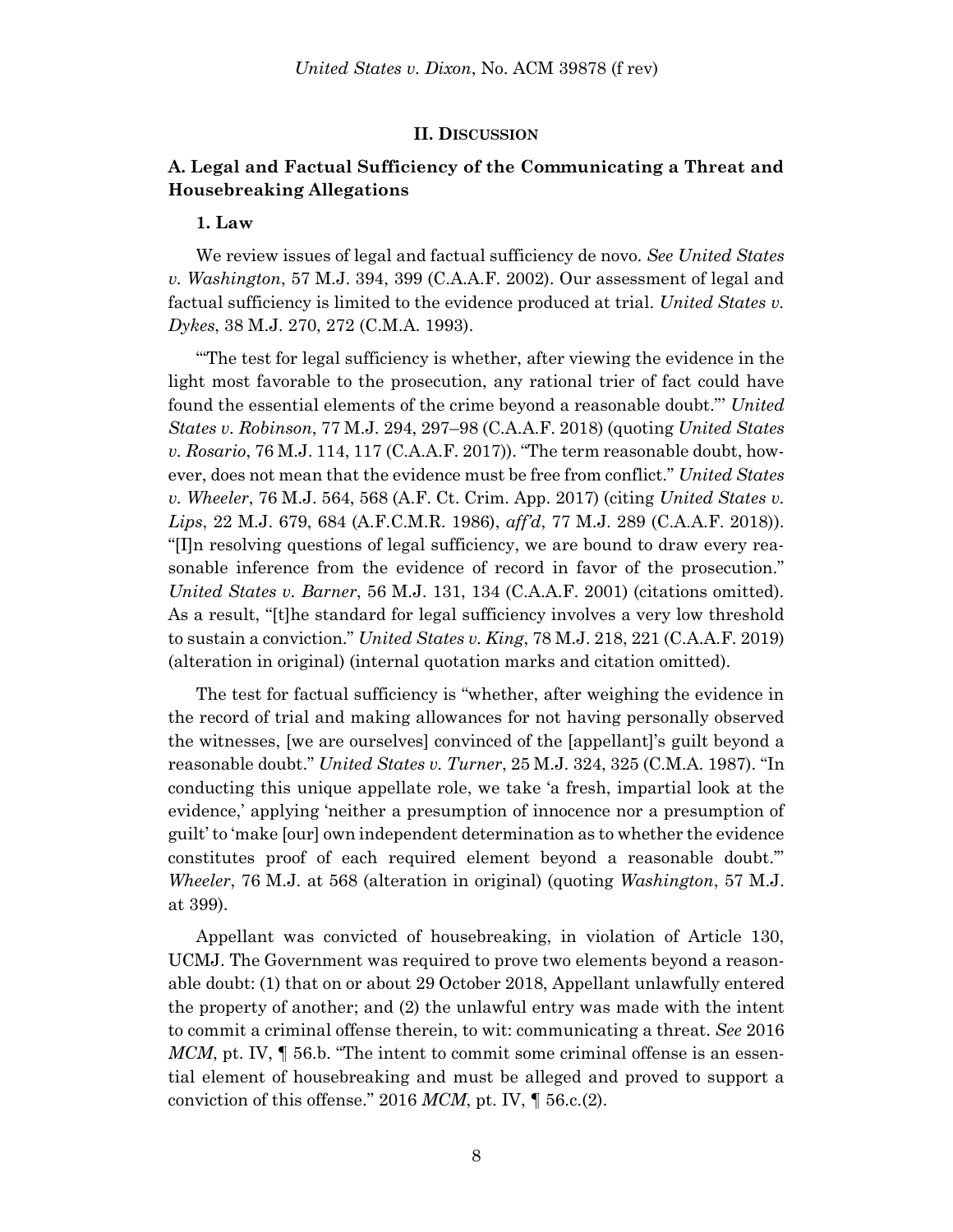Appellant was also convicted of communicating a threat, in violation of Article 134, UCMJ. The Government was required to prove four elements beyond a reasonable doubt: (1) that, on or about 29 October 2018, Appellant communicated certain language to AG expressing a present determination or an intent to wrongfully injure her reputation, presently or in the future, by alerting MTLs to her violation of AETC dormitory rules; (2) the communication was made known to AG or to a third person; (3) the communication was wrongful; and (4) under the circumstances, Appellant's conduct was prejudicial to good order and discipline. *See* 2016 *MCM*, pt. IV, ¶ 110.b.

When determining whether the communication constitutes a threat under the first element, the communication is evaluated from the perspective of a reasonable person. *See United States v. Rapert*, 75 M.J. 164, 168 (C.A.A.F. 2016); *United States v. Phillips,* 42 M.J. 127, 139 (C.A.A.F. 1995). The first prong is an objective standard. '"To establish [the declaration of a] threat [under the first element of Article 134], the prosecution must show that the declaration was made' and not 'that the accused actually entertained the stated intention.'" *Rapert,* 75 M.J. at 168 (alterations in original) (quoting *United States v. Humphrys*, 22 C.M.R. 96, 97 (C.M.A. 1956)).

The third element, "which requires that a threat be 'wrongful,' is properly understood to reference the accused's subjective intent." *Id.* at 169. "[T]o establish that the communication was wrongful it is necessary that the accused transmitted the communication for the purpose of issuing a threat, with the knowledge that the communication would be viewed as a threat, or acted recklessly with regard to whether the communication would be viewed as a threat." 2016 *MCM*, pt. IV, ¶ 110.c. "However, it is not necessary to establish that the accused actually intended to do the injury threatened. Nor is the offense committed by the mere statement of intent to commit an unlawful act not involving injury to another." *Id*. If circumstances reveal that the communication was made "in jest or for an innocent or legitimate purpose" the communication is not wrongful. *See Rapert,* 75 M.J. at 169.

In *United States v. Whitfield*, ARMY 20130212, 2015 CCA LEXIS 184 (A. Ct. Crim. App. 14 Apr. 2015) (unpub. op.) (per curiam), *rev. denied*, 75 M.J. 32 (C.A.A.F. 2015)*,* the appellant threatened to reveal another soldier's misconduct to her chain of command. The United States Army Court of Criminal Appeals (ACCA) held that "appellant's threat to truthfully reveal [the victim's] misconduct to the chain of command falls short of the requirement that appellant's communication be 'wrongful.'" *Whitfield*, unpub. op. at \*4. The ACCA opined,

Although appellant's threat to disclose true information coupled with the proscribed motive of gaining an advantage by inhibiting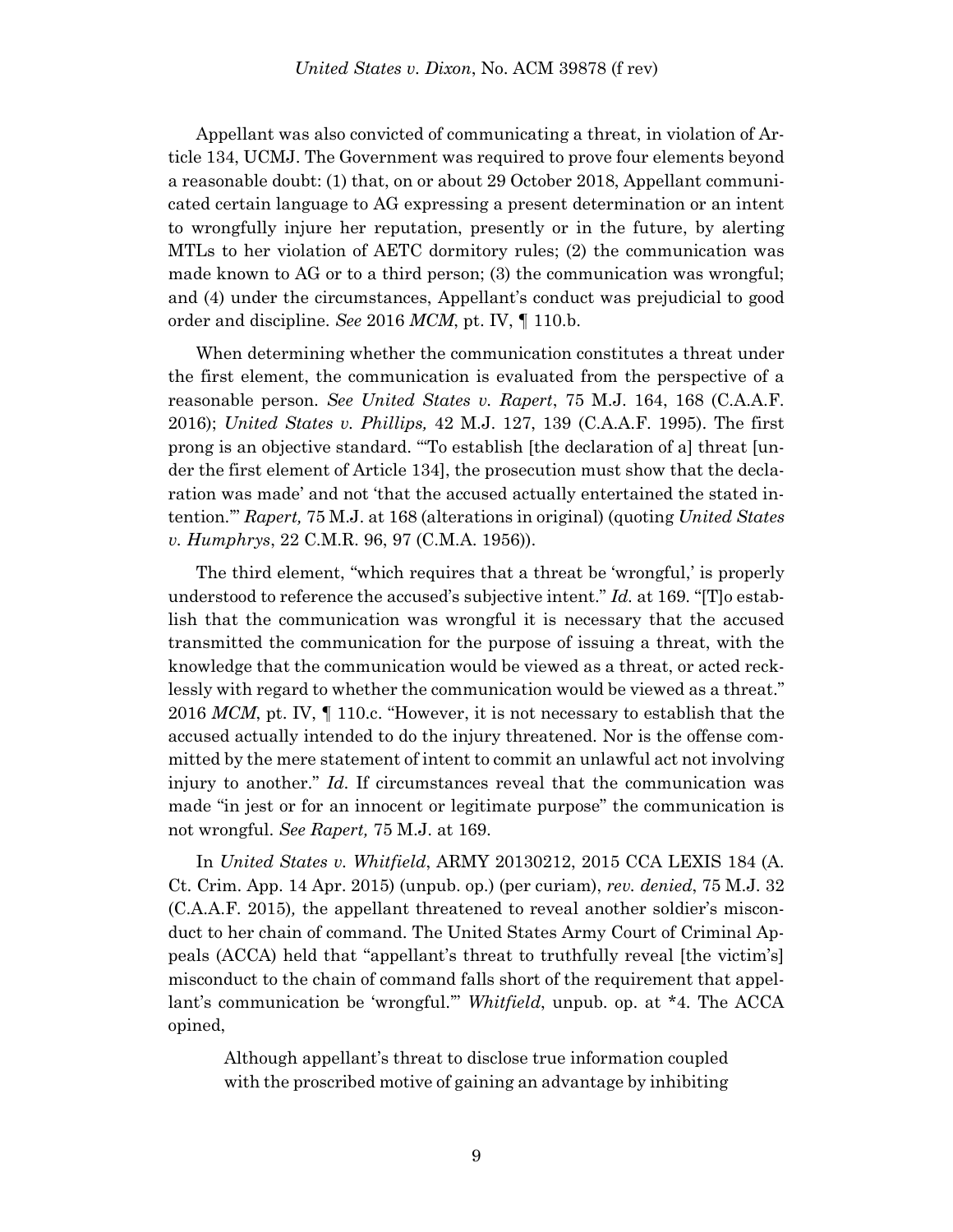[the victim] from revealing his own misconduct may have supported an extortion conviction, the panel acquitted appellant of that charge. This outcome may well have been avoided had the [G]overnment not offered the panel an alternative, albeit flawed, theory of an Article 134 offense for communication of a threat. Be that as it may, we are simply not convinced that appellant's threat to report a potential crime was wrongful pursuant to Article 134, UCMJ. *Contra United States v. White,* 62 M.J. 639 (N.M. Ct. Crim. App. 2006).

*Id.* at \*4–5. The ACCA set aside and dismissed the charge and specification. *Id.* at \*5.

In *United States v. White*, 62 M.J. 639 (N.M. Ct. Crim. App. 2006), *rev. denied*, 64 M.J. 225 (C.A.A.F. 2006), the appellant had threatened a 15-year-old victim with disclosing information about the victim's sexual relations to her parents, her boyfriend's parents, and "anyone who would listen." *Id*. at 642. The United States Navy-Marine Court of Criminal Appeals (NMCCA) held that the case law suggested that its "focus should be on the purpose and intent underlying the threat as opposed to the truth or falsity of the threat itself." *Id*. at 641.

## **2. Analysis**

As alleged, Appellant threatened to injure the reputation of AG by alerting MTLs to *her violation* of AETC dormitory rules. There is scant case law on the issue of communicating a threat to injure reputation, yet, as part of a R.C.M. 917 motion, the Defense provided the military judge with *Whitfield*. Conversely, the Government provided the military judge with *White*. The Government continues to argue *White*, stating that the "the wrongfulness of Appellant's threat stemmed from his illegitimate purpose."

We find *White* is factually too different from this case to be instructive. *White* concerned a child victim, where the appellant threatened to reveal her sexual activities, and where appellant acknowledged during his providence inquiry that the "purpose of this communication was to frighten the victim into silence about their sexual involvement." 62 M.J. at 642. In contrast, Appellant's conduct in this case is much closer to the conduct the ACCA discussed in *Whitfield*. Much like *Whitfield*, we do not see that Appellant's communication to AG was in fact wrongful. Appellant communicated to AG that he knew she violated the rules, and arguably, as a "rope," would have had a duty to report her violation. We do not believe this situation is any different than if Appellant had threatened to report her when he was standing in the door or at some later point. We are hard pressed to find that threatening to report someone's misconduct can result in a wrongful injury to reputation.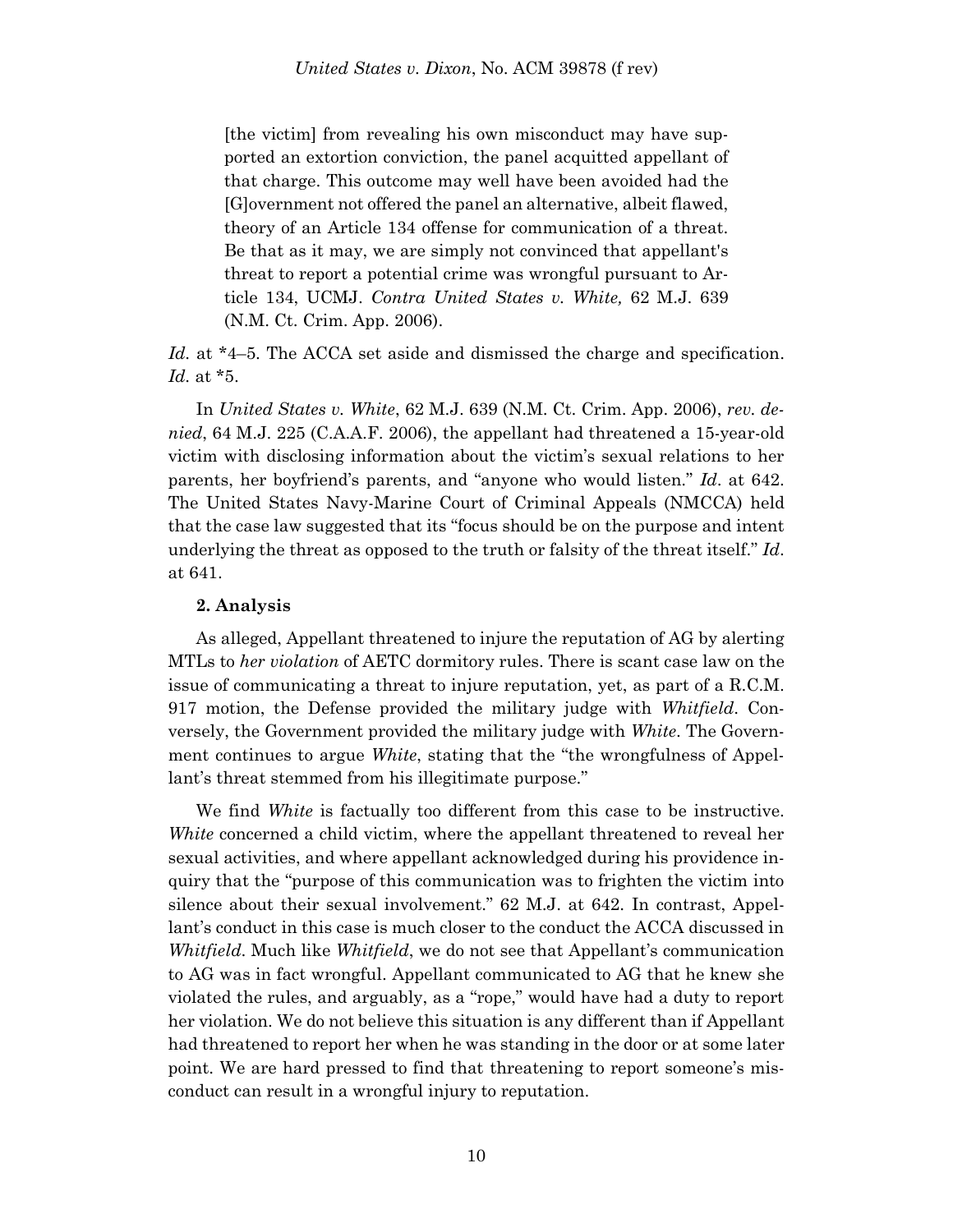In *Whitfield*, the ACCA stated that appellant's "threat to disclose true information coupled with the proscribed motive of gaining an advantage by inhibiting [the victim] from revealing his own misconduct may have supported an extortion conviction." *Whitfield*, unpub. op. at \*4–5. The same is true in this case. The evidence may have also more appropriately supported an attempted extortion conviction; however, Appellant was not charged in this manner. Even the NMCCA acknowledged in *White* that "[d]isclosing true information for an illicit motive is recognized as ... extortion." 62 M.J. at 642. "[T]he [G]overnment controls the charge sheet," *United States v. Reese*, 76 M.J. 297, 301 (C.A.A.F. 2017), and therefore, it could have charged Appellant with extortion. It elected not to do so.

In light of the evidence presented at trial, the primary questions for this court are whether Appellant's communication was a threat, and if so, whether it was wrongful. We are not convinced that Appellant's threat to report AG's dormitory violation was wrongful. After weighing all the evidence in the record of trial and having made allowances for not having personally observed the witnesses, we are not convinced of Appellant's guilt of communicating a threat beyond a reasonable doubt and therefore we find Appellant's conviction for communicating a threat factually insufficient. Because the second element of housebreaking requires that Appellant entered AG's dorm room with the intent to commit a criminal offense (in this case, communicating a threat), by finding that Appellant did not intend to communicate a threat, we also find the housebreaking charge and its specification factually insufficient.

## **B. Appellant's Plea to Unlawful Entry**

### **1. Additional Background**

Although we set aside Appellant's convictions for housebreaking and communicating a threat, the court will address Appellant's plea of guilty to unlawful entry as an LIO of housebreaking. Appellant argues his guilty plea to unlawful entry is improvident because unlawful entry is not an LIO of housebreaking, an argument he raises for the first time on appeal. We agree.

### **2. Law**

"Article 79, UCMJ, provides the statutory authority for a military judge to instruct on, and for an appellate court to affirm, an LIO." *[United States v.](https://plus.lexis.com/document/documentlink/?pdmfid=1530671&crid=daf40340-df70-434d-ad0d-50645dc3729b&pddocfullpath=%2Fshared%2Fdocument%2Fcases%2Furn%3AcontentItem%3A52N4-BT71-JCN9-N04S-00000-00&pdcontentcomponentid=7813&pdproductcontenttypeid=urn%3Apct%3A30&pdiskwicview=false&pdpinpoint=PAGE_9_2181&prid=aa6ba05c-3f91-43fc-8aea-b57843828dd9&ecomp=63tdk)  Girouard*[, 70 M.J. 5, 9 \(C.A.A.F. 2011\);](https://plus.lexis.com/document/documentlink/?pdmfid=1530671&crid=daf40340-df70-434d-ad0d-50645dc3729b&pddocfullpath=%2Fshared%2Fdocument%2Fcases%2Furn%3AcontentItem%3A52N4-BT71-JCN9-N04S-00000-00&pdcontentcomponentid=7813&pdproductcontenttypeid=urn%3Apct%3A30&pdiskwicview=false&pdpinpoint=PAGE_9_2181&prid=aa6ba05c-3f91-43fc-8aea-b57843828dd9&ecomp=63tdk) *see also* Article 79, UCMJ, 10 U.S.C. § 879 (providing an accused may be found guilty of an offense necessarily included in the charged offense, or of an attempt to commit the charged offense, or of an offense necessarily included in the latter). Whether one offense is an LIO of another offense is a question of law reviewed de novo. *Girouard,* 70 M.J. at 9.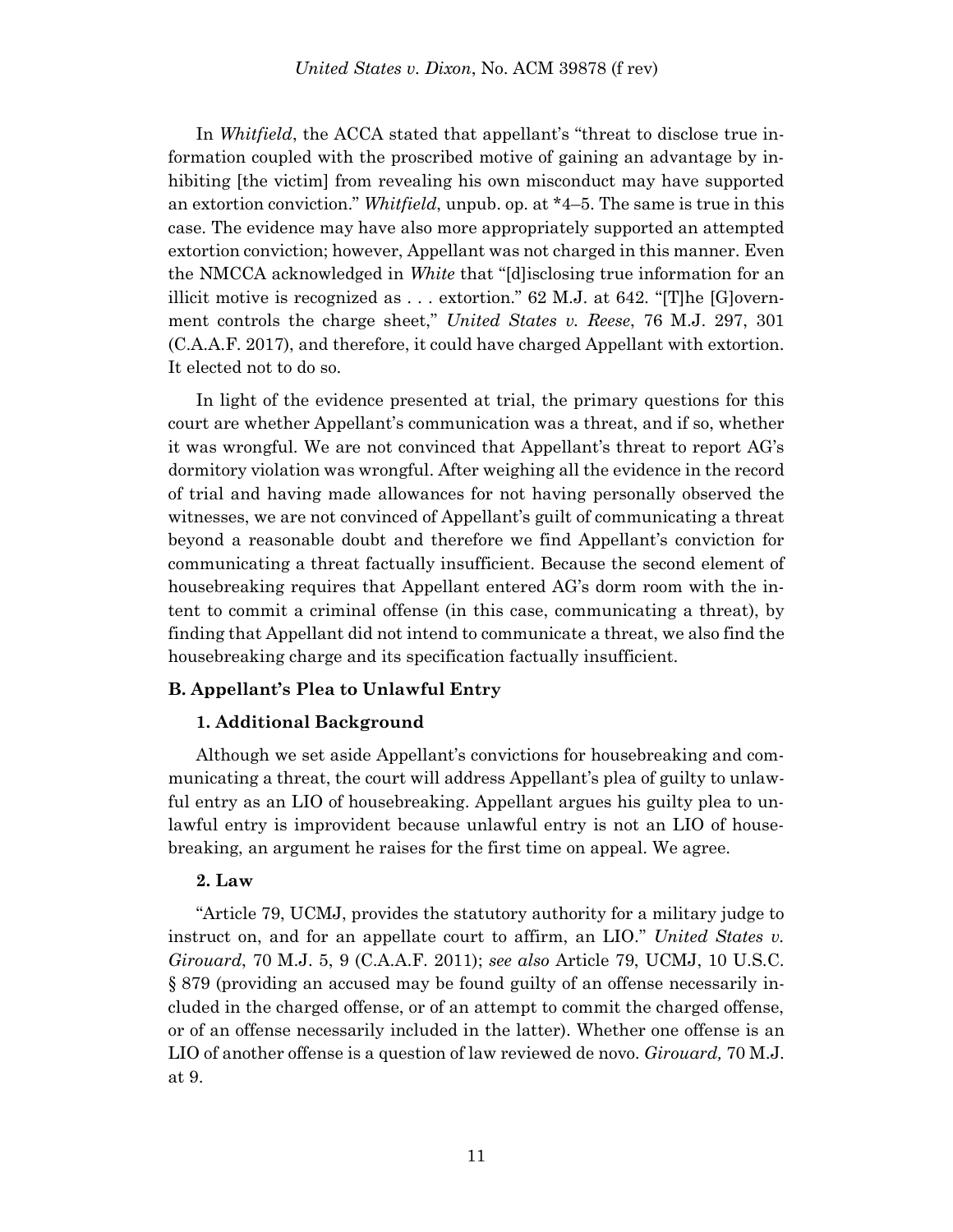We previously provided the elements for housebreaking. The elements of unlawful entry, in violation of Article 134, UCMJ, presented by the military judge at trial, were: (1) that on or about 29 October 2018, Appellant entered the property of another; (2) the entry was unlawful; and (3) that, under the circumstances, Appellant's conduct was to the prejudice of good order and discipline in the armed forces. *See also* 2016 *MCM*, pt. IV, ¶ 111.b.

In *United States v. Jones,* 68 M.J. 465 (C.A.A.F. 2010), the United States Court of Appeals for the Armed Forces (CAAF) held,

Under the elements test, one compares the elements of each offense. If all of the elements of offense X are also elements of offense Y, then X is an LIO of Y. Offense Y is called the greater offense because it contains all of the elements of offense X along with one or more additional elements.

## *Id.* at 469.

In *United States v. Armstrong*, the CAAF stated that a court could apply the elements test in two ways: (1) "by comparing the statutory definitions of the two offenses[;] [where] [a]n offense is a lesser included offense of the charged offense if each of its elements is necessarily also an element of the charged offense,"  $77$  M.J. 465, 469 (C.A.A.F. 2018); or, (2) "by examining the specification of the charged offense[;] [where] [a]n offense can also be a lesser included offense of the charged offense if the specification of the charged offense is drafted in such a manner that it alleges facts that necessarily satisfy all the elements of each offense." *Id.* at 470.

## **3. Analysis**

l

Applying the elements test from *Jones*, the elements of unlawful entry are not *fully* contained within the elements of housebreaking since unlawful entry has an additional element requiring Appellant's actions be either prejudicial to good order and discipline or service discrediting. "[T]he terminal element of an Article 134, UCMJ, offense is not inherently included within other elements and is instead a separate and distinct element that the [G]overnment must prove." *United States v. Coleman*, 79 M.J. 100, 104 (C.A.A.F. 2019) (citation omitted). Therefore, under *Jones* and its progeny, we find that unlawful entry is not an LIO of housebreaking.<sup>12</sup>

<sup>12</sup> For examples of the CAAF's application of the *Jones* test, *see Girouard*, 70 M.J. at 9; *United States v. McMurrin*, 70 M.J. 15 (C.A.A.F. 2011); *United States v. Alston*, 69 M.J. 214 (C.A.A.F. 2010).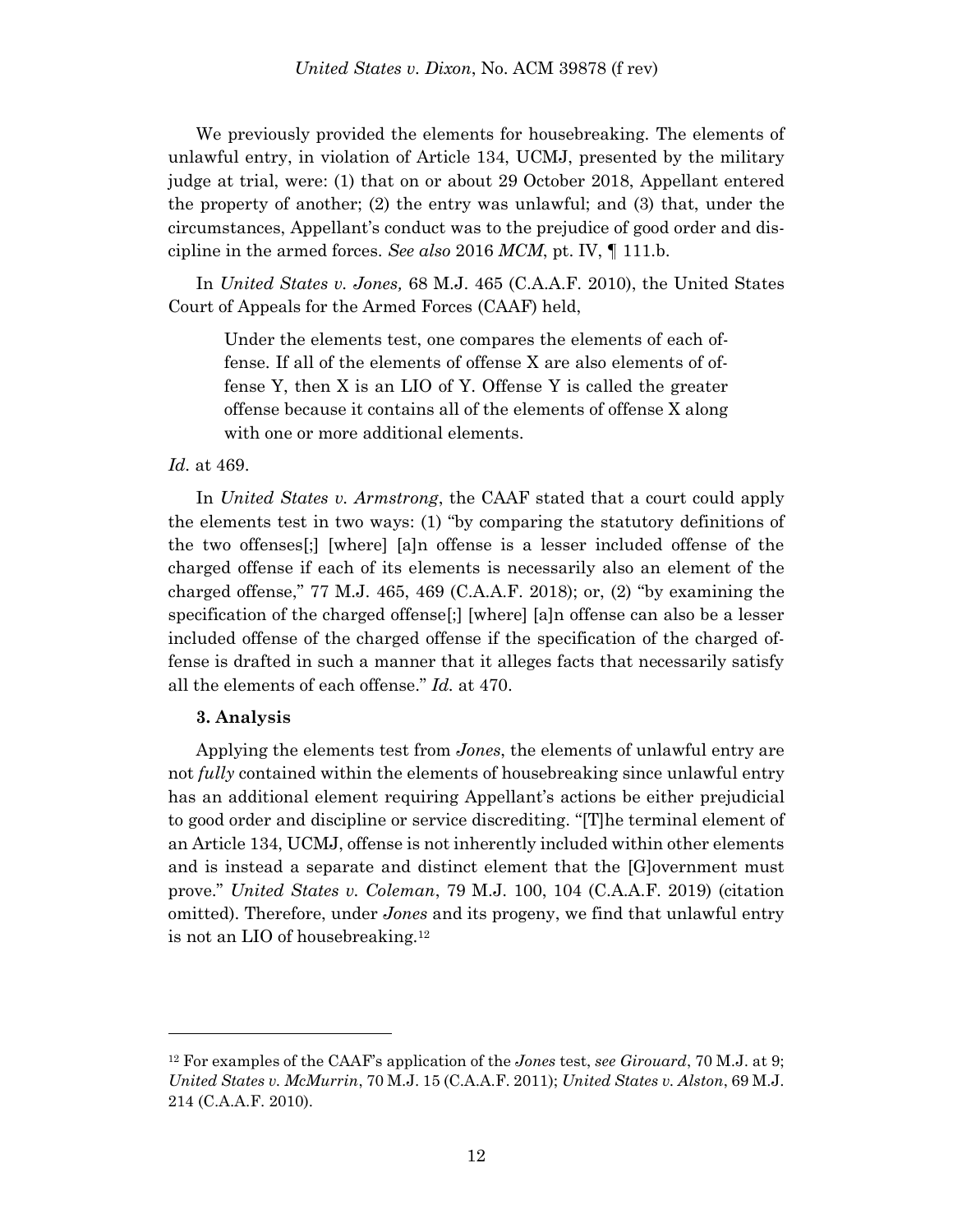As such, because Appellant was not charged with unlawful entry, we look to whether the military judge had jurisdiction to accept Appellant's plea to unlawful entry. "Jurisdiction is the power of a court to try and determine a case and to render a valid legal judgment." *United States v. Harmon,* 63 M.J. 98, 101 (C.A.A.F. 2006). Whether the trial court has jurisdiction is a legal question we review de novo. *Id.*

Appellant's case is similar to *United States v. Nealy,* 71 M.J. 73 (C.A.A.F. 2012). In *Nealy*, the appellant argued that under R.C.M. 201(b), *Requisites of court-martial jurisdiction*, '"[e]ach charge before the court-martial must be referred to it by competent authority.' R.C.M. 201(b)(3). Referral is defined, generally, as 'the order of a convening authority that charges against an accused will be tried by a specified court-martial.' R.C.M. 601(a)." *Id.* at 75 (alteration in original). The CAAF held that

where a particular charge or specification was not referred to a court-martial, either formally or informally, by the officer who convened the court-martial (or his successor in command), the court-martial lacks jurisdiction to enter findings over that charge or specification.

Id. at 76. The CAAF further stated, "[I]t is the convening authority's personal decision, and a prerequisite to jurisdiction, that a charge be referred to courtmartial." *Id.*;<sup>13</sup> see also *Girouard*, 70 M.J. at 10 (stating due process "does not permit convicting an accused of an offense with which he has not been charged" and '"the Due Process Clause requires the prosecution to prove beyond a reasonable doubt all of the elements included in the definition of the offense *of which the defendant is charged*'" (citation omitted) (quoting *Patterson v. New York*, 432 U.S. 197, 210 (1977)).

R.C.M. 907(b)(1) states "[a] charge or specification *shall* be dismissed at any stage of the proceedings if the court-martial lacks jurisdiction to try the

<sup>&</sup>lt;sup>13</sup> In *Nealy*, the appellant pleaded guilty to an offense that was not a LIO of the charge *referred* to the court-martial based on the *Jones* test, but was listed as a LIO under the *MCM* in effect at the time. *See Nealy,* 71 M.J. at 73; *see also Jones,* 68 M.J. 465. Although the CAAF held that if an offense is not a charged offense or actual LIO, the court-martial has no jurisdiction over the offense, the CAAF ultimately found appellant was not prejudiced because the convening authority intended to refer the non-LIO (in part because it was listed in the *MCM* at the time) and the law had recently changed. *Nealy,* 71 M.J. at 74. Unlike *Nealy*, the facts of Appellant's case are different, in that it has been established since *Jones* that an Article 134, UCMJ, offense cannot be an LIO of an enumerated offense due to the terminal element.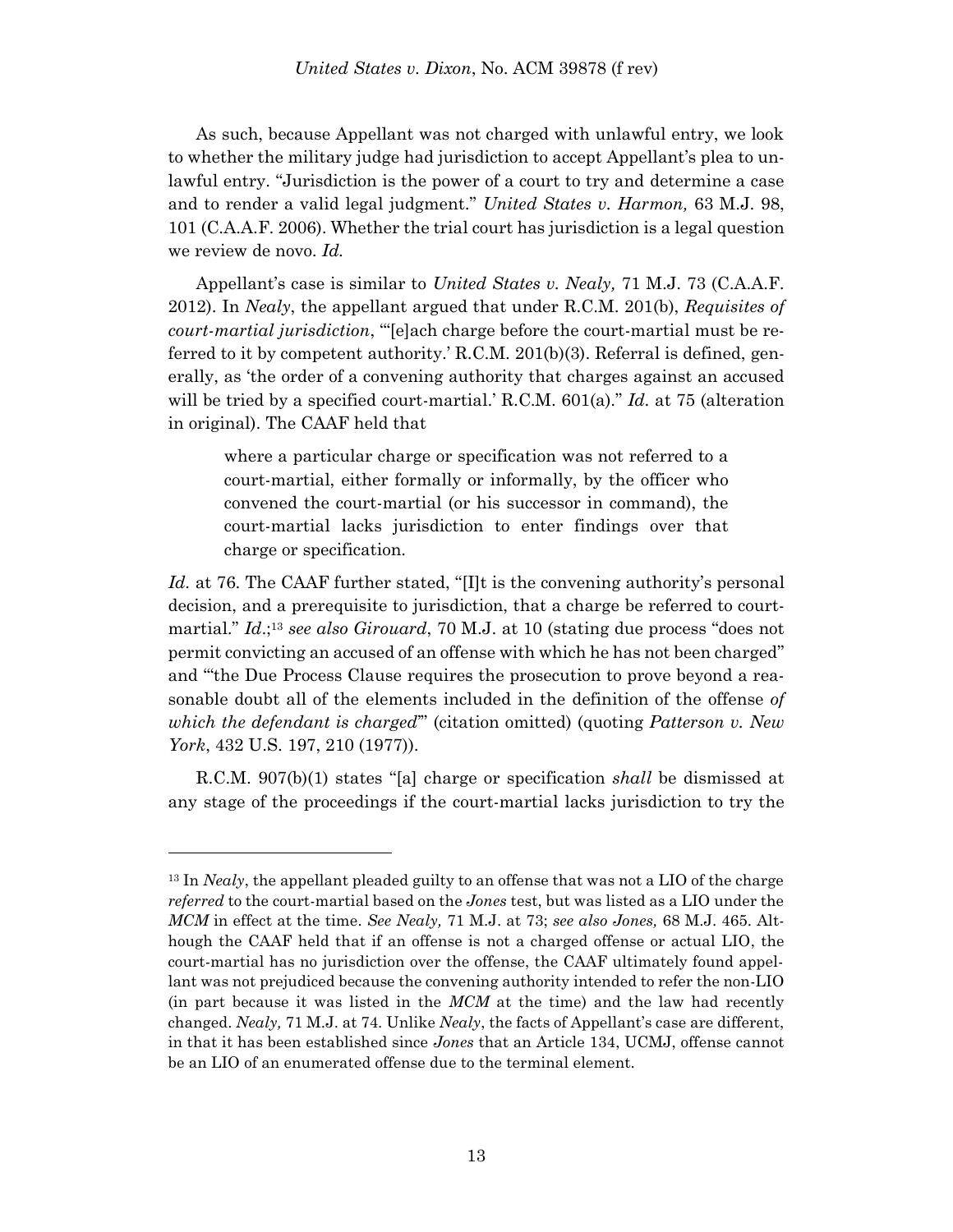accused for the offense[,]" (emphasis added); this is a nonwaivable issue. Additionally, R.C.M. 910(a) does not give an accused the option to pleading to an offense *not* charged, notwithstanding LIOs of a charged offense. Despite Appellant pleading guilty, the trial court was not empowered to find Appellant's plea to unlawful entry provident, as unlawful entry is not an LIO of housebreaking and Appellant had not been charged with unlawful entry. We find the court-martial lacked jurisdiction in accepting Appellant's guilty plea of unlawful entry. 14

### **III. CONCLUSION**

The findings and the sentence are **SET ASIDE**. Charges II and III and their Specifications are **DISMISSED WITH PREJUDICE**. All rights, privileges, and property of which Appellant has been deprived by virtue of the findings and sentence set aside by this decision are ordered restored. *See* Articles 58b(c) and 75(a), UCMJ, 10 U.S.C. §§ 858b(c), 875(a).

KEY, Senior Judge (concurring in part and in the result):

I generally concur with the lead opinion, including the result. Threatening to disclose another's actual misconduct—absent circumstances not present here—is not wrongful. To hold otherwise would be to criminalize situations in which a victim expresses to an offender an intent to report the offender's crimes to the authorities. The Government relies on the argument that Appellant did not know whether AG had actually violated the dormitory rules when he

<sup>14</sup> In *United States v. Conliffe*, 67 M.J. 127 (C.A.A.F. 2009), our superior court affirmed a conviction for unlawful entry as an LIO of housebreaking. However, *Jones*, which was a 4–1 decision, appears to have overruled *Conliffe* on this issue. Judge Baker, who wrote the majority opinion in *Conliffe*, dissented in *Jones*, opining,

<sup>[</sup>B]ecause the statutory elements of clauses 1 and 2 of Article 134, UCMJ, of course, do not and cannot line up with any of the enumerated offenses, the majority's decision means that offenses charged under clauses 1 and 2 of Article 134, UCMJ, can never be [LIOs] to any other punitive article in the UCMJ, or with respect to clause 3 of Article 134, UCMJ. Additionally, the eighteen enumerated offenses for which the President in the *MCM* has expressly promulgated [LIOs] under Article 134, UCMJ, are invalid.

*Id.* at 474 (Baker, J., dissenting); *see also United States v. McMurrin*, 69 M.J. 591, 596 (N.M. Ct. Crim. App. 2010) (questioning the viability of *Conliffe*, noting it was "narrowly decided" and predated *Jones*.).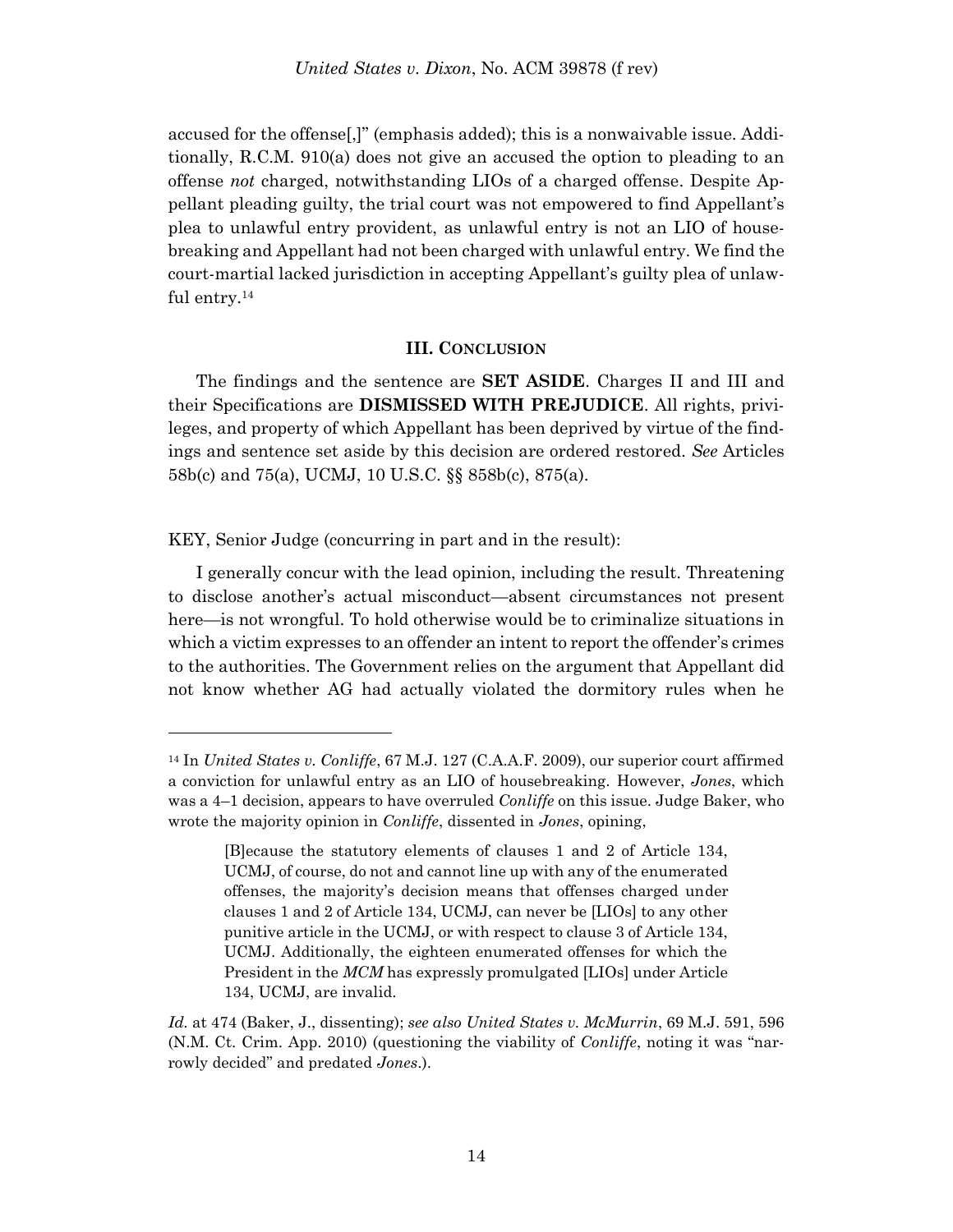threatened to disclose her misconduct. This argument misses the mark, as there is little distinction between a person declaring the intent to report confirmed misconduct and the intent to report *suspected* misconduct. Of course, in this case, AG actually admitted to violating the dormitory rules, so to the extent Appellant merely suspected a rule violation, his suspicions were far from groundless. What was wrongful about Appellant's course of conduct was his effort to extract some unknown benefit from AG in exchange for not reporting her. As the majority cogently explains, this amounts to extortion, an offense with which Appellant was not charged.<sup>\*</sup>

After determining Appellant did not make a threat supporting a conviction under Article 134, Uniform Code of Military Justice (UCMJ), 10 U.S.C. § 934, the majority somewhat leaps to the conclusion that Appellant's conviction for housebreaking under Article 130, UCMJ, 10 U.S.C. § 930, is factually insufficient. There is a difference between these offenses in that the communicating a threat offense requires the actual communication of a threat, whereas housebreaking merely requires *the intent* to commit an offense (in conjunction with unlawful entry). In this case, there is no need to speculate about Appellant's intentions, because we have his own words on the note he placed in AG's room. That note demonstrates Appellant's extortionate intent, while the Government charged Appellant with housebreaking "with the intent to commit a criminal offense, to wit: communicating a threat, therein." This presents a closer question than the majority opinion suggests, as the elements for extortion under the UCMJ amount to: communication of a threat (to include accusing another of a crime) with the intent to unlawfully obtain something in return. *See Manual for Courts-Martial, United States* (2016 ed.), pt. IV, ¶¶ 53.b. and 53.c.(2). After all, "[t]he military is a notice pleading jurisdiction." *United States v. Fosler*, 70 M.J. 225, 229 (C.A.A.F. 2011) (citing *United States v. Sell*, 11 C.M.R. 202, 206 (C.M.A. 1953)). Charges under the UCMJ are sufficient if they contain the elements of the offense charged, inform the accused what he or she must defend against, and are adequate to bar a later prosecution for the same offense. *Id*. Given that Appellant vigorously litigated—both at trial and on ap-

<sup>\*</sup> As explained in the *Manual for Courts-Martial, United States* (2016 ed.) (2016 *MCM*), the threats encompassed by the offense of extortion under Article 127, UCMJ, 10 U.S.C. § 927, include threatening to accuse a person "of any crime." Pt. IV, ¶ 53.c.(2). The offense of communicating a threat, however, requires a statement "expressing a present determination or intent to *wrongfully* injure the person, properly, or reputation of another person, presently or in the future." 2016 *MCM*, pt. IV, ¶ 110.b.(1) (emphasis added). Thus, the threat in an extortion scheme need not be wrongful in and of itself; instead, the focus of the offense is on an accused's efforts to extract some benefit from a threat to take some action, whether lawful or otherwise.